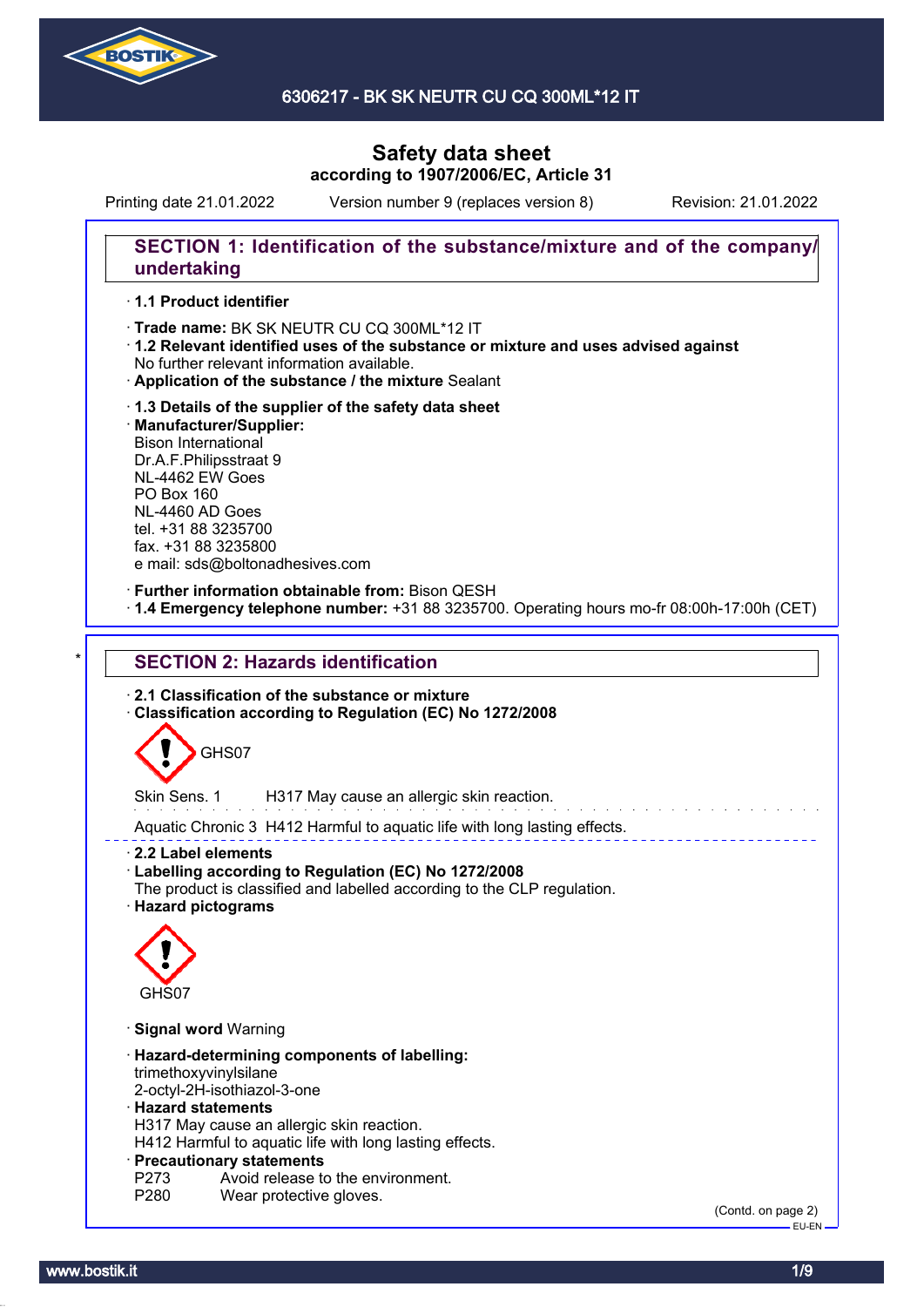

Printing date 21.01.2022 Version number 9 (replaces version 8) Revision: 21.01.2022

Trade name: BK SK NEUTR CU CQ 300ML\*12 IT

(Contd. of page 1)

P302+P352 IF ON SKIN: Wash with plenty of water.

P333+P313 If skin irritation or rash occurs: Get medical advice/attention.

P501 Dispose of contents/container in accordance with national regulations.

· **2.3 Other hazards**

· **Results of PBT and vPvB assessment**

- · **PBT:** Not applicable.
- · **vPvB:** Not applicable.

| $\cdot$ 3.2 Mixtures<br><b>Description: Sealant</b>                                             |                                                                                                                                                                                                                                                                                                                                                                                                         |                     |
|-------------------------------------------------------------------------------------------------|---------------------------------------------------------------------------------------------------------------------------------------------------------------------------------------------------------------------------------------------------------------------------------------------------------------------------------------------------------------------------------------------------------|---------------------|
| Dangerous components:                                                                           |                                                                                                                                                                                                                                                                                                                                                                                                         |                     |
| CAS: 64742-46-7<br>EINECS: 265-148-2<br>Index number: 649-221-00-X<br>Reg.nr.: 01-2119827000-58 | Distillates (petroleum), hydtrotreated middle<br>Asp. Tox. 1, H304                                                                                                                                                                                                                                                                                                                                      | $2.5 - 10%$         |
| CAS: 3087-39-6                                                                                  | titanium(4)-2-methylpropane-2-oleate<br>Skin Irrit. 2, H315; Eye Irrit. 2, H319                                                                                                                                                                                                                                                                                                                         | $1 - 2.5%$          |
| CAS: 2768-02-7<br>EINECS: 220-449-8<br>Index number: 014-049-00-0<br>Reg.nr.: 01-2119513215-52  | trimethoxyvinylsilane<br>Flam. Liq. 2, H225; 3 Skin Sens. 1B, H317                                                                                                                                                                                                                                                                                                                                      | $1 - 2.5%$          |
| CAS: 556-67-2<br>EINECS: 209-136-7<br>Index number: 014-018-00-1<br>Reg.nr.: 01-2119529238-36   | octamethylcyclotetrasiloxane<br>Flam. Liq. 3, H226; Sepr. 2, H361f;<br>PBT; vPvB                                                                                                                                                                                                                                                                                                                        | $≥0.025 - 50.25%$   |
| CAS: 26530-20-1<br>EINECS: 247-761-7<br>Index number: 613-112-00-5                              | 2-octyl-2H-isothiazol-3-one<br>Acute Tox. 3, H301; Acute Tox. 3, H311;<br>Acute Tox. 2, H330; Skin Corr. 1, H314; Eye<br>Dam. 1, H318; Aquatic Acute 1, H400<br>(M=100); Aquatic Chronic 1, H410 (M=100);<br>Skin Sens. 1A, H317, EUH071<br>ATE: LD50 oral: 125 mg/kg<br>LD50 dermal: 311 mg/kg<br>LC50/4 h inhalative: 0.27 mg/l<br>Specific concentration limit:<br>Skin Sens. 1A; H317: C ≥ 0.0015 % | $≥0.0025 - 50.025%$ |

# \* **SECTION 4: First aid measures**

· **4.1 Description of first aid measures**

- · **General information:** No special measures required.
- · **After inhalation:**

Supply fresh air and to be sure call for a doctor.

- In case of unconsciousness place patient stably in side position for transportation.
- · **After skin contact:** Immediately wash with water and soap and rinse thoroughly.

(Contd. on page 3) EU-EN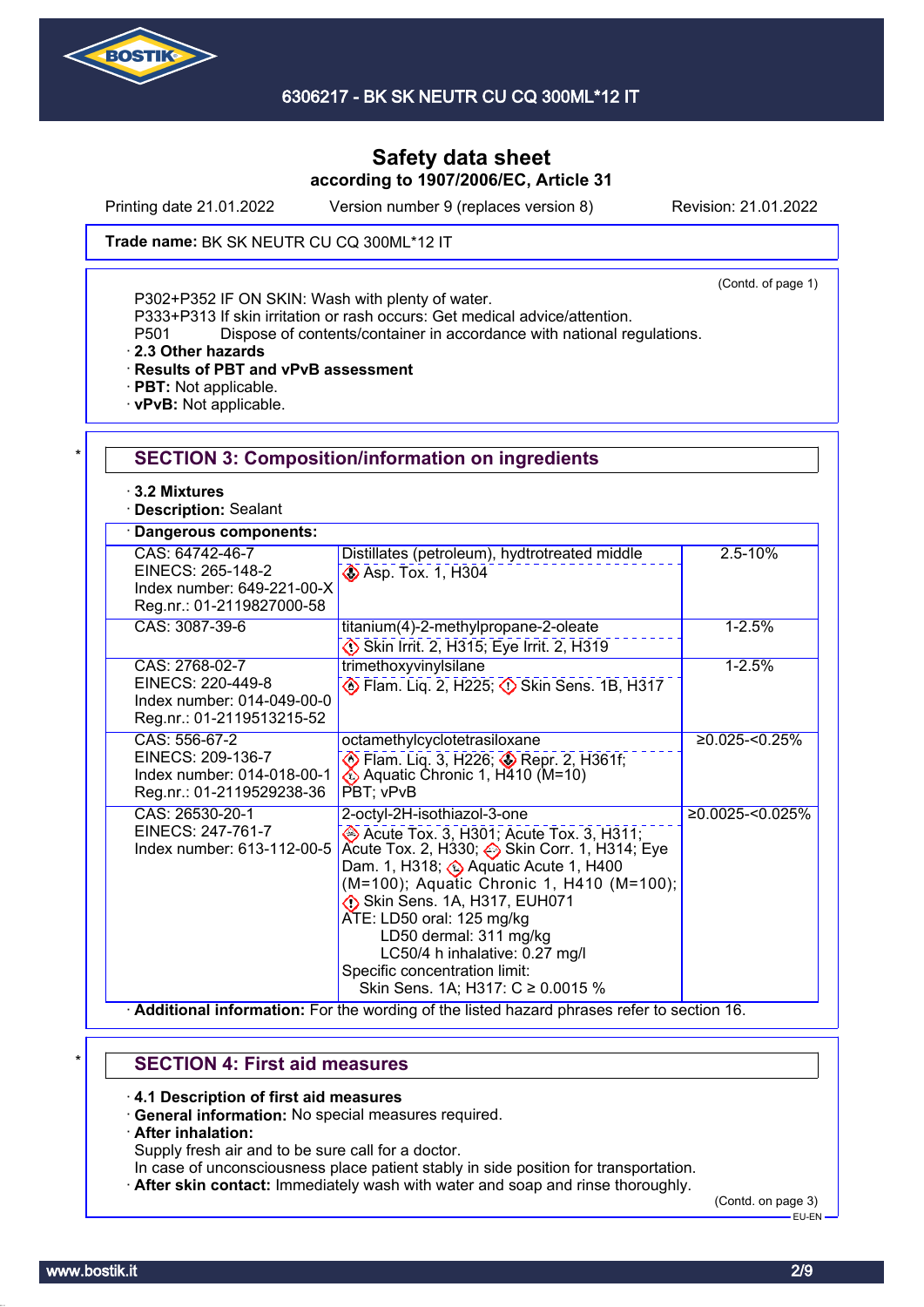

6306217 - BK SK NEUTR CU CQ 300ML\*12 IT

# **Safety data sheet according to 1907/2006/EC, Article 31**

Printing date 21.01.2022 Version number 9 (replaces version 8) Revision: 21.01.2022

(Contd. of page 2)

Trade name: BK SK NEUTR CU CQ 300ML\*12 IT

· **After eye contact:** Rinse opened eye for several minutes under running water.

· **After swallowing:** If symptoms persist consult doctor.

· **4.2 Most important symptoms and effects, both acute and delayed** No further relevant information available.

· **4.3 Indication of any immediate medical attention and special treatment needed** No further relevant information available.

### **SECTION 5: Firefighting measures**

- · **5.1 Extinguishing media**
- · **Suitable extinguishing agents:** Use fire extinguishing methods suitable to surrounding conditions.
- · **5.2 Special hazards arising from the substance or mixture**
- No further relevant information available.
- · **5.3 Advice for firefighters**
- · **Protective equipment:** No special measures required.

### **SECTION 6: Accidental release measures**

- · **6.1 Personal precautions, protective equipment and emergency procedures** Not required.
- · **6.2 Environmental precautions:**
- Do not allow product to reach sewage system or any water course.
- Inform respective authorities in case of seepage into water course or sewage system.
- Do not allow to enter sewers/ surface or ground water.
- · **6.3 Methods and material for containment and cleaning up:**
- Send for recovery or disposal in suitable receptacles.

Absorb with liquid-binding material (sand, diatomite, acid binders, universal binders, sawdust).

- · **6.4 Reference to other sections**
- See Section 7 for information on safe handling.
- See Section 8 for information on personal protection equipment.

See Section 13 for disposal information.

# **SECTION 7: Handling and storage**

· **7.1 Precautions for safe handling** No special precautions are necessary if used correctly. · **Information about fire - and explosion protection:** No special measures required.

- · **7.2 Conditions for safe storage, including any incompatibilities**
- · **Storage:**
- · **Requirements to be met by storerooms and receptacles:** No special requirements.
- · **Information about storage in one common storage facility:** Not required.
- · **Further information about storage conditions:** None.
- · **Storage class:** 12
- · **7.3 Specific end use(s)** No further relevant information available.

(Contd. on page 4)

EU-EN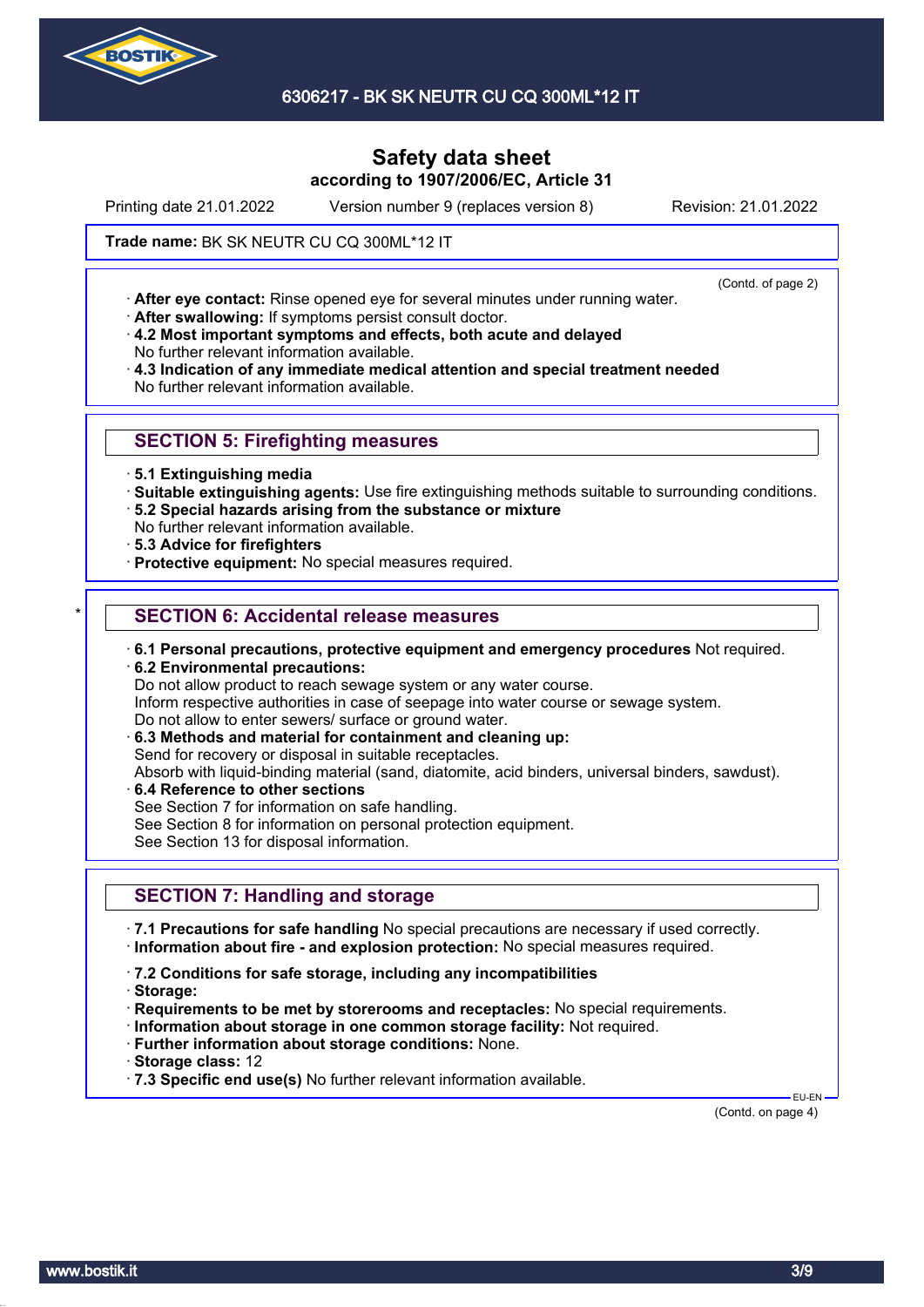

Printing date 21.01.2022 Version number 9 (replaces version 8) Revision: 21.01.2022

#### Trade name: BK SK NEUTR CU CQ 300ML\*12 IT

(Contd. of page 3)

#### **SECTION 8: Exposure controls/personal protection**

- · **8.1 Control parameters**
- · **Ingredients with limit values that require monitoring at the workplace:**

The product does not contain any relevant quantities of materials with critical values that have to be monitored at the workplace.

- · **Additional information:** The lists valid during the making were used as basis.
- · **8.2 Exposure controls**
- · **Appropriate engineering controls** No further data; see item 7.
- · **Individual protection measures, such as personal protective equipment**
- · **General protective and hygienic measures:**
- The usual precautionary measures are to be adhered to when handling chemicals. Immediately remove all soiled and contaminated clothing
- Wash hands before breaks and at the end of work.
- **Respiratory protection: Not required.**
- · **Hand protection**



Protective gloves

The glove material has to be impermeable and resistant to the product/ the substance/ the preparation.

Selection of the glove material on consideration of the penetration times, rates of diffusion and the degradation

· **Material of gloves**

Recommended thickness of the material: > 0,12 mm Nitrile rubber, NBR

· **Penetration time of glove material**

For the mixture of chemicals mentioned below the penetration time has to be at least 10 minutes (Permeation according to EN 374 Part 3: Level 1).

· **Eye/face protection** Goggles recommended during refilling

| 9.1 Information on basic physical and chemical properties<br><b>General Information</b> |                                  |
|-----------------------------------------------------------------------------------------|----------------------------------|
| · Physical state                                                                        | Fluid                            |
| · Colour:                                                                               | Different according to colouring |
| · Odour:                                                                                | Characteristic                   |
| Odour threshold:                                                                        | Not determined.                  |
| · Melting point/freezing point:                                                         | Undetermined.                    |
| · Boiling point or initial boiling point and                                            |                                  |
| boiling range                                                                           | 2230 °C                          |
| · Flammability                                                                          | Not applicable.                  |
| <b>Lower and upper explosion limit</b>                                                  |                                  |
| · Lower:                                                                                | Not determined.                  |
| $\cdot$ Upper:                                                                          | Not determined.                  |
| · Flash point:                                                                          | Not applicable.                  |

(Contd. on page 5) EU-EN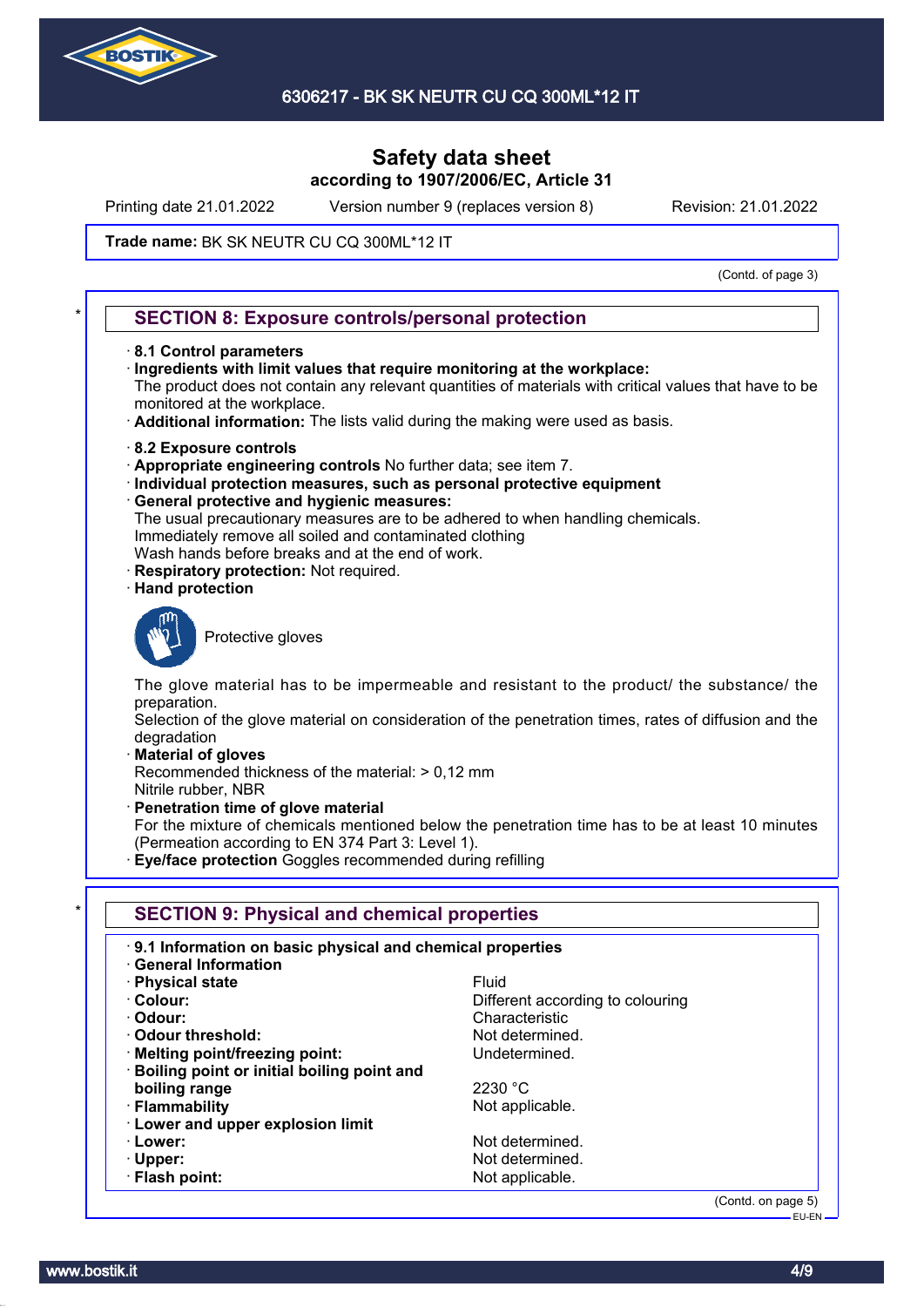

Printing date 21.01.2022 Version number 9 (replaces version 8) Revision: 21.01.2022

#### Trade name: BK SK NEUTR CU CQ 300ML\*12 IT

|                                                                                                                                                                                                                                                                                                                         | (Contd. of page 4)                                 |
|-------------------------------------------------------------------------------------------------------------------------------------------------------------------------------------------------------------------------------------------------------------------------------------------------------------------------|----------------------------------------------------|
| · Auto-ignition temperature:                                                                                                                                                                                                                                                                                            | Product is not selfigniting.                       |
| · Decomposition temperature:                                                                                                                                                                                                                                                                                            | Not determined.                                    |
| · pH                                                                                                                                                                                                                                                                                                                    | Not determined.                                    |
| · Viscosity:                                                                                                                                                                                                                                                                                                            |                                                    |
| <b>Kinematic viscosity</b>                                                                                                                                                                                                                                                                                              | Not determined.                                    |
| · Dynamic:                                                                                                                                                                                                                                                                                                              | Not determined.                                    |
| · Solubility                                                                                                                                                                                                                                                                                                            |                                                    |
| water:                                                                                                                                                                                                                                                                                                                  | Not miscible or difficult to mix.                  |
| · Partition coefficient n-octanol/water (log                                                                                                                                                                                                                                                                            |                                                    |
| value)                                                                                                                                                                                                                                                                                                                  | Not determined.                                    |
| · Vapour pressure:                                                                                                                                                                                                                                                                                                      | Not determined.                                    |
| · Density and/or relative density                                                                                                                                                                                                                                                                                       |                                                    |
| · Density:                                                                                                                                                                                                                                                                                                              | Not determined.                                    |
| · Relative density                                                                                                                                                                                                                                                                                                      | Not determined.                                    |
| · Vapour density                                                                                                                                                                                                                                                                                                        | Not determined.                                    |
|                                                                                                                                                                                                                                                                                                                         |                                                    |
| 9.2 Other information                                                                                                                                                                                                                                                                                                   | All relevant physical data were determined for the |
|                                                                                                                                                                                                                                                                                                                         | mixture. All non-determined data are not           |
|                                                                                                                                                                                                                                                                                                                         | measurable or not relevant for the                 |
|                                                                                                                                                                                                                                                                                                                         | characterization of the mixture.                   |
| · Appearance:                                                                                                                                                                                                                                                                                                           |                                                    |
| $\cdot$ Form:                                                                                                                                                                                                                                                                                                           | Pasty                                              |
| Important information on protection of health                                                                                                                                                                                                                                                                           |                                                    |
| and environment, and on safety.                                                                                                                                                                                                                                                                                         |                                                    |
| · Ignition temperature:                                                                                                                                                                                                                                                                                                 | $>370$ °C                                          |
| <b>Explosive properties:</b>                                                                                                                                                                                                                                                                                            | Product does not present an explosion hazard.      |
| · Solvent content:                                                                                                                                                                                                                                                                                                      |                                                    |
| · Solids content:                                                                                                                                                                                                                                                                                                       | 62.0%                                              |
| Change in condition                                                                                                                                                                                                                                                                                                     |                                                    |
|                                                                                                                                                                                                                                                                                                                         |                                                    |
| <b>Evaporation rate</b>                                                                                                                                                                                                                                                                                                 | Not determined.                                    |
| Information with regard to physical hazard                                                                                                                                                                                                                                                                              |                                                    |
| classes                                                                                                                                                                                                                                                                                                                 |                                                    |
| · Explosives                                                                                                                                                                                                                                                                                                            | Void                                               |
|                                                                                                                                                                                                                                                                                                                         | Void                                               |
|                                                                                                                                                                                                                                                                                                                         | Void                                               |
|                                                                                                                                                                                                                                                                                                                         | Void                                               |
|                                                                                                                                                                                                                                                                                                                         | Void                                               |
|                                                                                                                                                                                                                                                                                                                         | Void                                               |
| <b>Flammable solids</b>                                                                                                                                                                                                                                                                                                 | Void                                               |
|                                                                                                                                                                                                                                                                                                                         | Void                                               |
|                                                                                                                                                                                                                                                                                                                         | Void                                               |
|                                                                                                                                                                                                                                                                                                                         | Void                                               |
|                                                                                                                                                                                                                                                                                                                         | Void                                               |
|                                                                                                                                                                                                                                                                                                                         |                                                    |
|                                                                                                                                                                                                                                                                                                                         |                                                    |
| · Flammable gases<br>· Aerosols<br>Oxidising gases<br>· Gases under pressure<br>· Flammable liquids<br>Self-reactive substances and mixtures<br>· Pyrophoric liquids<br>· Pyrophoric solids<br>· Self-heating substances and mixtures<br>· Substances and mixtures, which emit<br>flammable gases in contact with water | Void                                               |
| · Oxidising liquids                                                                                                                                                                                                                                                                                                     | Void<br>Void                                       |
| Oxidising solids<br>Organic peroxides                                                                                                                                                                                                                                                                                   | Void                                               |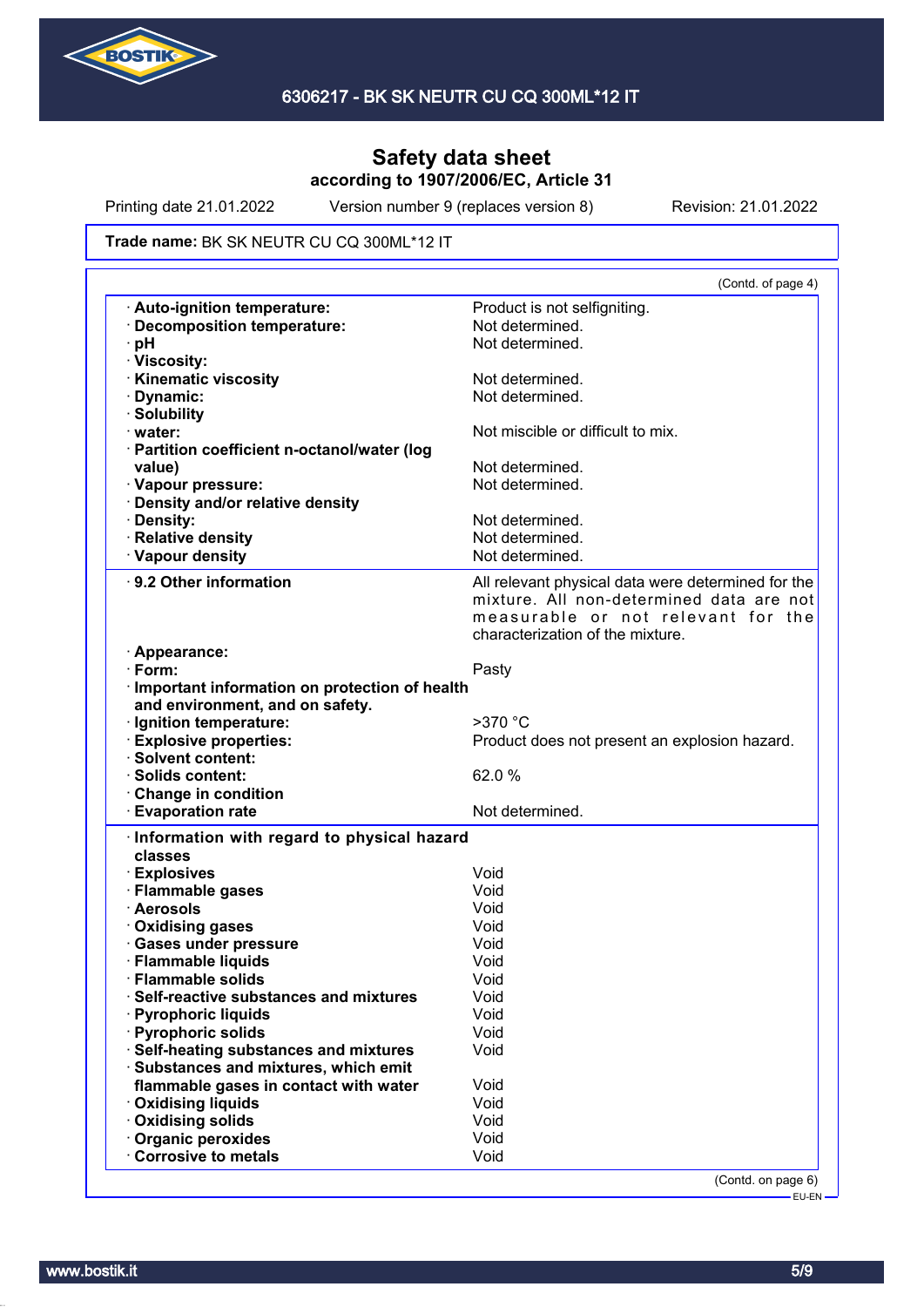

Printing date 21.01.2022 Version number 9 (replaces version 8) Revision: 21.01.2022

#### Trade name: BK SK NEUTR CU CQ 300ML\*12 IT

**Desensitised explosives Void** 

### **SECTION 10: Stability and reactivity**

- · **10.1 Reactivity** No further relevant information available.
- · **10.2 Chemical stability**
- · **Thermal decomposition / conditions to be avoided:**
- No decomposition if used according to specifications.
- · **10.3 Possibility of hazardous reactions** No dangerous reactions known.
- · **10.4 Conditions to avoid** No further relevant information available.
- · **10.5 Incompatible materials:** No further relevant information available.
- · **10.6 Hazardous decomposition products:** No dangerous decomposition products known.

# **SECTION 11: Toxicological information**

- · **11.1 Information on hazard classes as defined in Regulation (EC) No 1272/2008**
- · **Acute toxicity** Based on available data, the classification criteria are not met.

# · **LD/LC50 values relevant for classification:**

|        |      | 26530-20-1 2-octyl-2H-isothiazol-3-one |
|--------|------|----------------------------------------|
| Oral   | LD50 |                                        |
| Dermal | LD50 | 125 mg/kg (ATE)<br>311 mg/kg (ATE)     |
|        |      | Inhalative LC50/4 h 0.27 mg/l (ATE)    |

**Skin corrosion/irritation** Based on available data, the classification criteria are not met.

- · **Serious eye damage/irritation** Based on available data, the classification criteria are not met.
- · **Respiratory or skin sensitisation** May cause an allergic skin reaction.
- · **Germ cell mutagenicity**
- Not applicable.

Based on available data, the classification criteria are not met.

- · **Carcinogenicity** Based on available data, the classification criteria are not met.
- · **Reproductive toxicity** Based on available data, the classification criteria are not met.
- · **STOT-single exposure** Based on available data, the classification criteria are not met.
- · **STOT-repeated exposure** Based on available data, the classification criteria are not met.

· **Aspiration hazard** Based on available data, the classification criteria are not met.

- · **Additional toxicological information:**
- · **Acute effects (acute toxicity, irritation and corrosivity)** Not applicable.
- · **Sensitisation** Not applicable.
- · **Repeated dose toxicity** Not applicable.

· **11.2 Information on other hazards**

### · **Endocrine disrupting properties**

556-67-2 octamethylcyclotetrasiloxane List II; III in the List II; III in the List II; III in the List II; III

# **SECTION 12: Ecological information**

· **12.1 Toxicity**

· **Aquatic toxicity:** No further relevant information available.

(Contd. on page 7) EU-EN

(Contd. of page 5)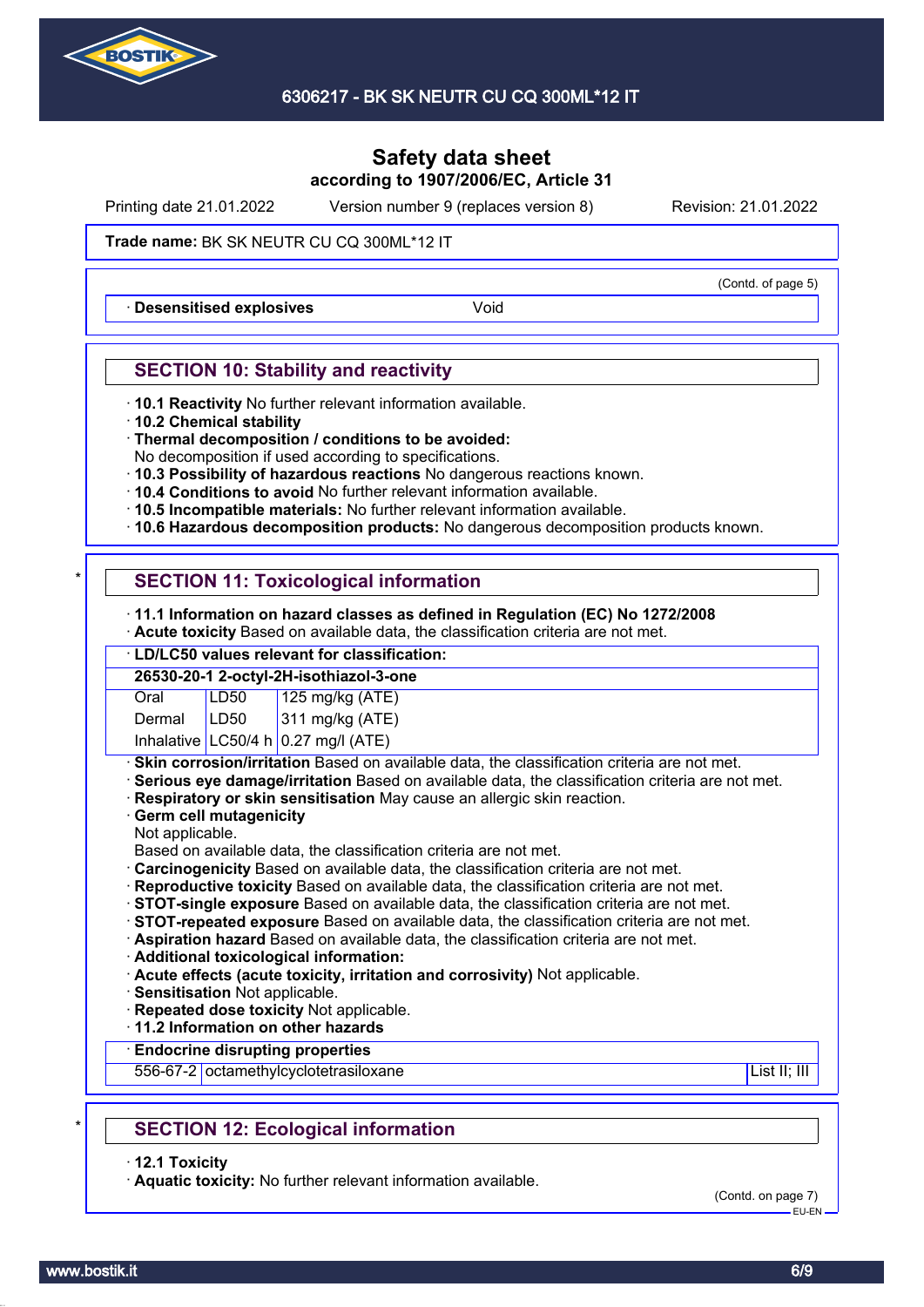

Printing date 21.01.2022 Version number 9 (replaces version 8) Revision: 21.01.2022

#### Trade name: BK SK NEUTR CU CQ 300ML\*12 IT

(Contd. of page 6) · **12.2 Persistence and degradability** No further relevant information available. · **12.3 Bioaccumulative potential** No further relevant information available. · **12.4 Mobility in soil** No further relevant information available. · **12.5 Results of PBT and vPvB assessment** · **PBT:** Not applicable. · **vPvB:** Not applicable. · **12.6 Endocrine disrupting properties** For information on endocrine disrupting properties see section 11. · **12.7 Other adverse effects** · **Remark:** Harmful to fish · **Additional ecological information:** · **General notes:** Water hazard class 2 (German Regulation) (Self-assessment): hazardous for water Do not allow product to reach ground water, water course or sewage system. Danger to drinking water if even small quantities leak into the ground. Harmful to aquatic organisms **SECTION 13: Disposal considerations** · **13.1 Waste treatment methods** · **Recommendation**

Must not be disposed together with household garbage. Do not allow product to reach sewage system.

Disposal must be made according to official regulations.

- · **Uncleaned packaging:**
- · **Recommendation:**

Packagings that may not be cleansed are to be disposed of in the same manner as the product.

| <b>SECTION 14: Transport information</b>                   |                 |                    |
|------------------------------------------------------------|-----------------|--------------------|
| 14.1 UN number or ID number<br>· ADR/ADN, IMDG, IATA       | not regulated   |                    |
| $\cdot$ ADN                                                | not regulated   |                    |
| 14.2 UN proper shipping name<br>· ADR/ADN, ADN, IMDG, IATA | not regulated   |                    |
| 14.3 Transport hazard class(es)                            |                 |                    |
| · ADR/ADN, ADN, IMDG, IATA<br>· Class                      | not regulated   |                    |
| 14.4 Packing group<br>· ADR/ADN, IMDG, IATA                | not regulated   |                    |
| 14.5 Environmental hazards:                                | Not applicable. |                    |
| 14.6 Special precautions for user                          | Not applicable. |                    |
|                                                            |                 | (Contd. on page 8) |

EU-EN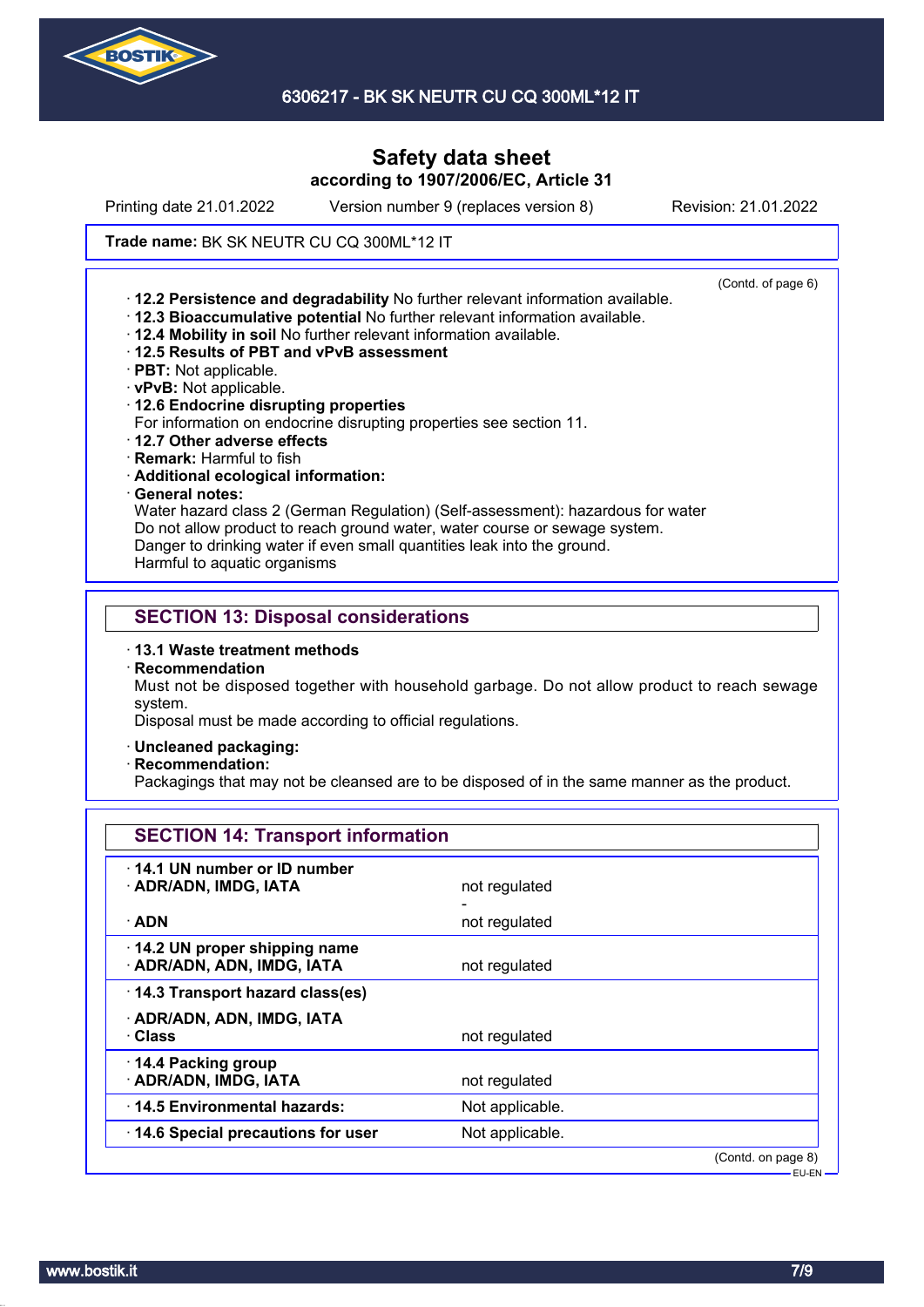

Printing date 21.01.2022 Version number 9 (replaces version 8) Revision: 21.01.2022

#### Trade name: BK SK NEUTR CU CQ 300ML\*12 IT

|                                                                        | (Contd. of page 7)                                                                                                                                                  |
|------------------------------------------------------------------------|---------------------------------------------------------------------------------------------------------------------------------------------------------------------|
| 14.7 Maritime transport in bulk according to<br><b>IMO instruments</b> | Not applicable.                                                                                                                                                     |
| · Transport/Additional information:                                    | Not dangerous according to the above<br>specifications.                                                                                                             |
| <b>IMDG</b><br>· Remarks:                                              | Under certain conditions substances in Class 3<br>(flammable liquids) can be classified in<br>packinggroup III.<br>See IMDG, Part 2, Chapter 2.3, Paragraph 2.3.2.2 |
| · UN "Model Regulation":                                               | not regulated                                                                                                                                                       |

# **SECTION 15: Regulatory information**

- · **15.1 Safety, health and environmental regulations/legislation specific for the substance or mixture**
- · **Directive 2012/18/EU**

· **Named dangerous substances - ANNEX I** None of the ingredients is listed.

**REGULATION (EC) No 1907/2006 ANNEX XVII** Conditions of restriction: 3, 70

· **DIRECTIVE 2011/65/EU on the restriction of the use of certain hazardous substances in electrical and electronic equipment – Annex II**

None of the ingredients is listed.

· **REGULATION (EU) 2019/1148**

**Regulation (EC) No 273/2004 on drug precursors** 

None of the ingredients is listed.

· **Regulation (EC) No 111/2005 laying down rules for the monitoring of trade between the Community and third countries in drug precursors**

None of the ingredients is listed.

· **15.2 Chemical safety assessment:** A Chemical Safety Assessment has not been carried out.

### **SECTION 16: Other information**

This information is based on our present knowledge. However, this shall not constitute a guarantee for any specific product features and shall not establish a legally valid contractual relationship.

# **Relevant phrases**<br>H225 Highly flar

Highly flammable liquid and vapour.

- H226 Flammable liquid and vapour.
- H301 Toxic if swallowed.
- H304 May be fatal if swallowed and enters airways.
- H311 Toxic in contact with skin.
- H314 Causes severe skin burns and eye damage.<br>H315 Causes skin irritation.
- Causes skin irritation.
- H317 May cause an allergic skin reaction.
- H318 Causes serious eye damage.
- H319 Causes serious eye irritation.

(Contd. on page 9) EU-EN